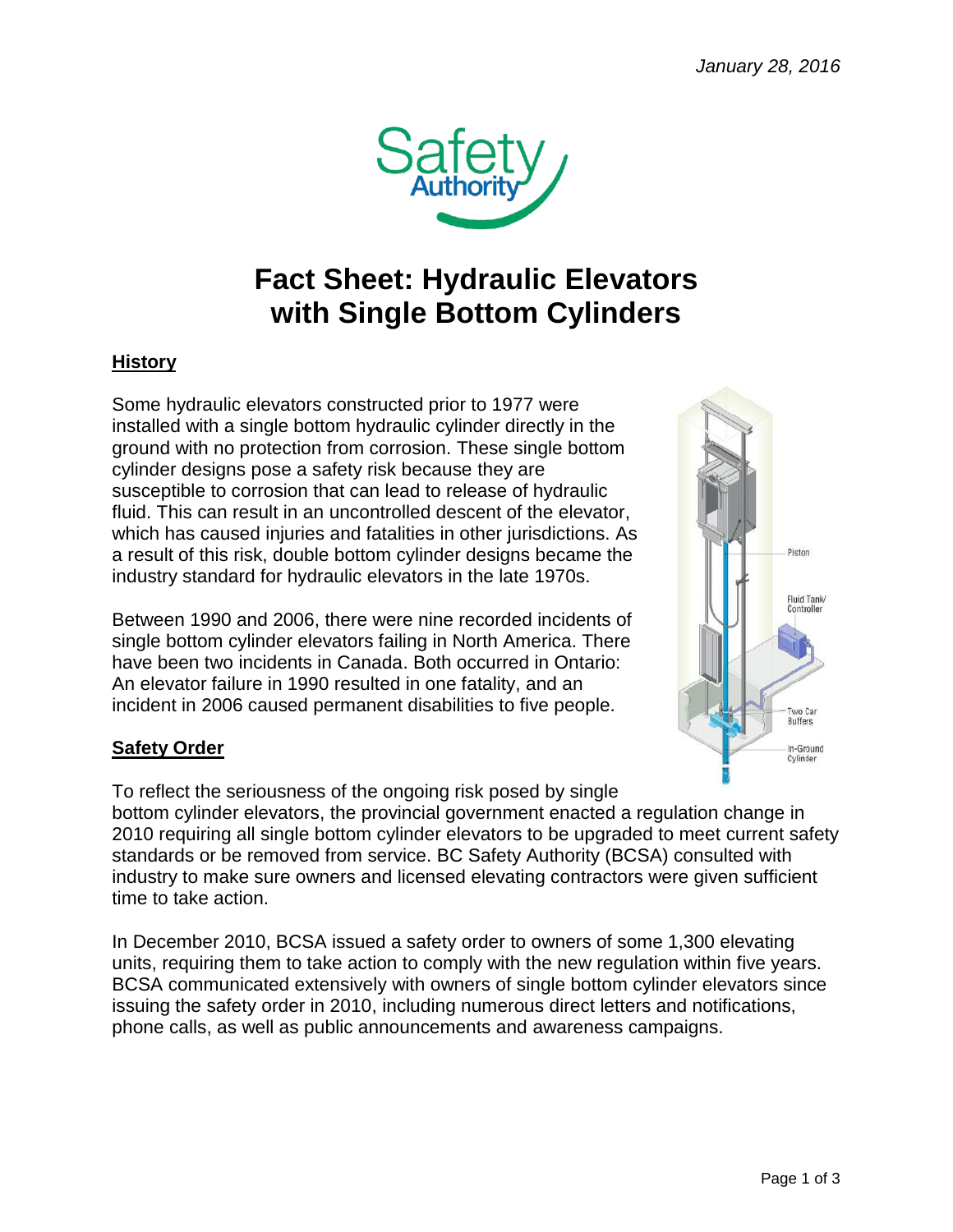Owners of single bottom cylinder elevators were given five options to bring their unit into compliance with safety regulations:

- 1. Provide proof that their cylinder is already a double bottom cylinder;
- 2. Install a mechanism to grab and hold the elevator cylinder in case of failure;
- 3. Install elevator car safeties to hold the car in place in case of failure;
- 4. Replace the single bottom cylinder with a double bottom cylinder; or
- 5. Remove the elevator from service.

The deadline for compliance was October 8, 2015, and over 98% of owners took action to comply with the safety regulations. Today, fewer than 20 units are non-compliant.

#### **Next Steps for Non-Compliant Elevators**

Unfortunately, despite being given numerous notifications and five years to comply, some owners have neglected their safety responsibilities and certain elevators remain non-compliant. Because the risk of failure increases as the equipment ages and all affected elevators are now several decades old, continued operation represents an unacceptable risk to the lives and safety of the people using them.

Non-compliant owners face a monetary penalty of \$15,000 and, unless immediate action is taken, their elevator may be removed from service on or after March 14, 2016.

To avoid a shut-down of their non-compliant elevator, the owner must retain the services of a licensed elevating device contractor to apply for a variance to allow more time for completion of the remediation work. If a variance and installation permit is issued, owners will have up to April 30, 2016 to have their elevator upgraded, provided no imminent hazards are apparent.

#### **Resources for Impacted Elevator Users**

BCSA understands that elevator shut-downs can impact individuals and businesses, which is why a lengthy five-year time period was provided to help owners achieve compliance. However, exposing elevator users to an ongoing hazard risk cannot be justified.

BCSA is maintaining an online [list of buildings with non-compliant elevators](http://safetyauthority.ca/hydraulic-elevators/non-compliant-units) and is distributing notices so occupants and users are aware of the potential for shut-down and can make any necessary alternative arrangements prior to elevators being removed from service on or after March 14, 2016.

For more information, please visit: [www.safetyauthority.ca/hydraulic-elevators.](http://www.safetyauthority.ca/hydraulic-elevators)

Affected tenants may wish to consult the Tenant Resource & Advisory Centre (TRAC) for dispute resolution services at [www.tenants.bc.ca](http://www.tenants.bc.ca/) or by phone at 604-255-0546 or 1-800-665-1185.

BC Safety Authority can be reached directly on this issue by email at [hydraulic.cylinders@safetyauthority.ca](mailto:hydraulic.cylinders@safetyauthority.ca) or by phone at 1-866-566-7233.